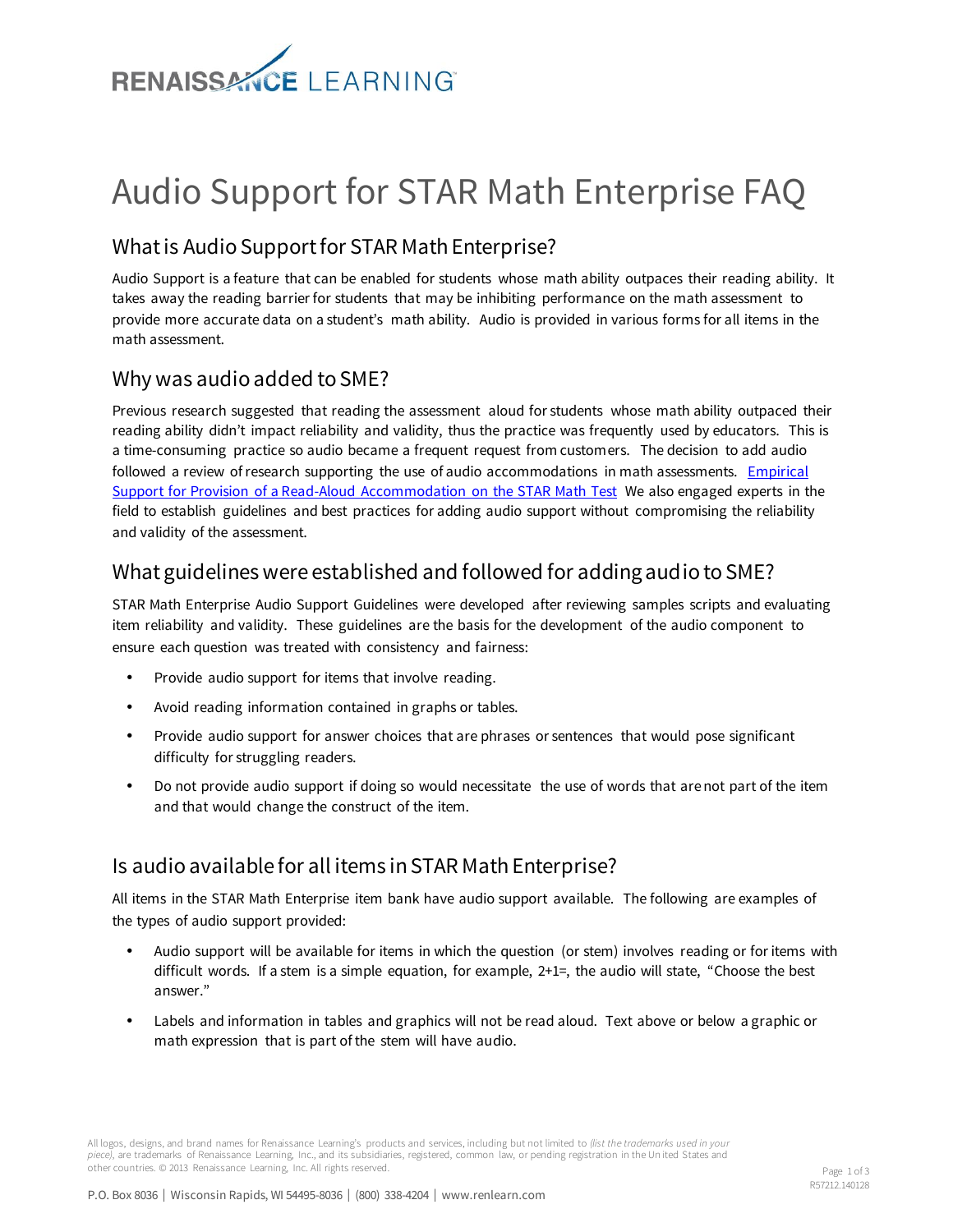

- Answer choices will be read if they contain a text that would pose significant difficulty for struggling readers. However, if the answer choices contain a difficult word, for example, domain or range, that students have already heard in the stem, the answer choices will not have audio.
- For items that require labeling an object, the stem may not be read aloud. That's because, in some cases, use of the correct name gives students hearing the audio an advantage. For example, if a stem asks, "A (image of a dime) is the same as \_\_\_?", the audio support would simply be, "Choose the best answer."

#### Which students are most likely to benefit from use of audio support?

Renaissance Learning worked with a consultant who researched read-aloud accommodations and protocols and audio guidelines and best practices published by a range of testing organizations. These findings include:

- Audio support is most likely to benefit younger students or students with lower reading ability.
- Audio support was shown to be most effective for struggling readers when it is used for difficult items with difficult reading.
- Audio support was found to be least effective when it is used for easy items or items with easy, little, or no reading.
- For students with little content knowledge from the beginning, providing audio support was shown to have little impact on performance.

#### What are things to consider when using audio support?

- Because this is a feature that will need to be enabled in the software in order for the student to use it, how will students needing the accommodation be identified, and who is responsible for enabling audio for those students?
- Are headphones available for the students who will be using the accommodation?
- Is there an audio jack on the testing computer or device?
- Will there be a designated area in the lab for students using the audio accommodation, or will those students be tested at a separate time?

#### What is the student experience when using audio?

When a new question is presented to the student, the audio begins playing automatically. The student does not have to wait for the audio to finish before answering a question; answers can be entered at any time. While audio is playing, the user can click the "pause" symbol to stop the audio. To resume the audio at the same point where it was paused, the user can click the "play" symbol. The student can also replay the audio by clicking the "play" symbol to have the question repeated.

All logos, designs, and brand names for Renaissance Learning's products and services, including but not limited to *(list the trademarks used in your piece)*, are trademarks of Renaissance Learning, Inc., and its subsidiaries, registered, common law, or pending registration in the Un ited States and other countries*.* © 2013 Renaissance Learning, Inc. All rights reserved.